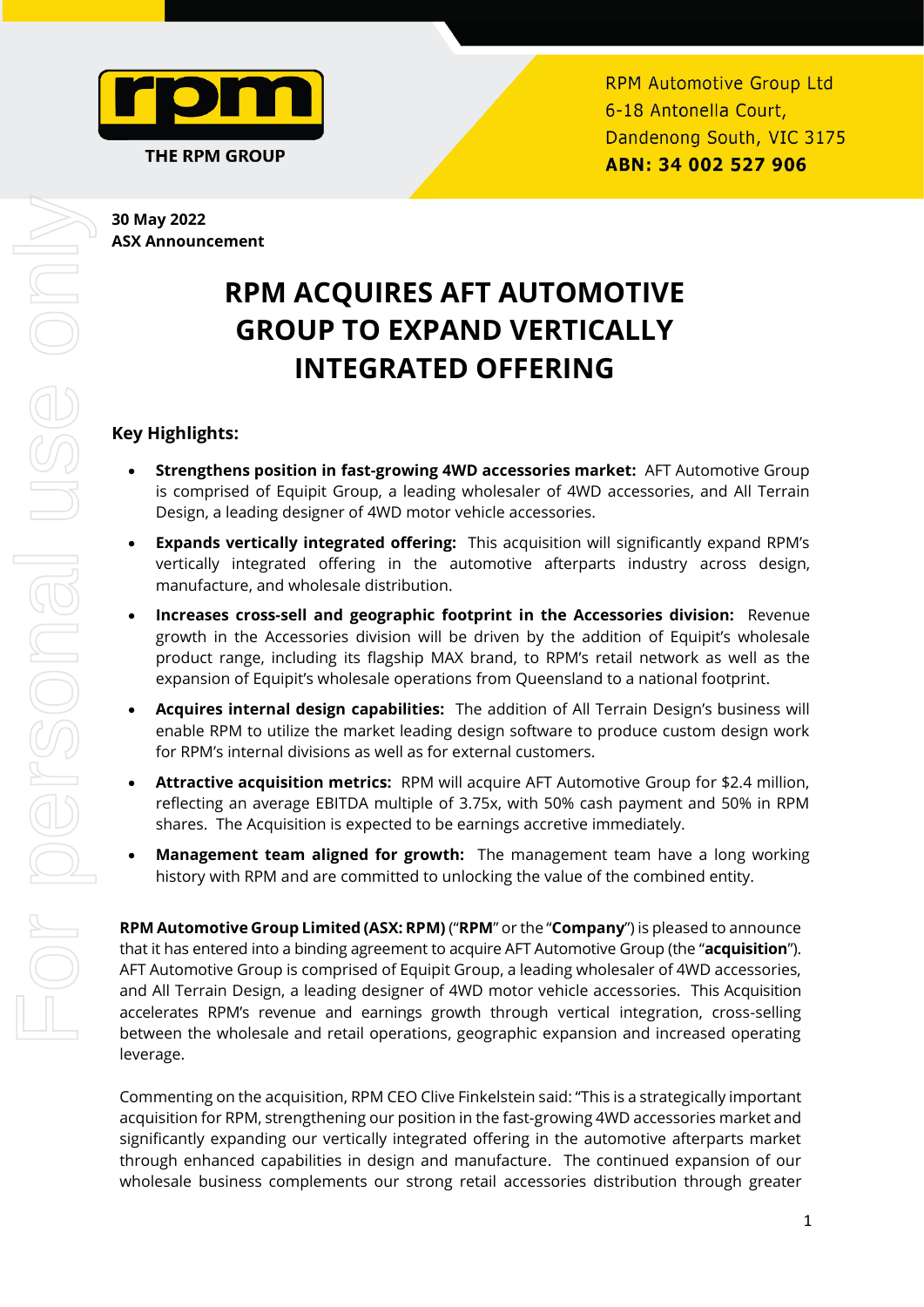

**RPM Automotive Group Ltd** 6-18 Antonella Court, Dandenong South, VIC 3175 ABN: 34 002 527 906

product range and supply chain control. This acquisition complements our Formula Off Road business, which manufactures 4WD products, through enhanced design capabilities and streamlined manufacturing processes. In addition, we have successfully worked with the management team over many years, and we are confident in the growth opportunities ahead."

The vendors further added, "We are very pleased to be joining RPM in order to support the next phase of our growth. We have previously worked with Clive in building a successful business in this industry and we are excited about the opportunity to unlock the growth potential of the combined entity. We will be able to leverage the existing RPM infrastructure to expand our wholesale operations while driving sales through RPM's distribution network."

# **About AFT Automotive Group**

AFT Automotive Group is comprised of Equipit Group, a leading wholesaler of premium 4x4 Accessories, and All Terrain Design, a design company specialising in motor vehicle accessories.

MAX 4X4 Accessories is a leading brand for the 4WD industry. The current product range includes the MAX GEN II Bull Bars, Side Steps and Rails. The MAX brand has developed a strong reputation for quality accessories that are great value and easy to fit.

All Terrain Design is a design company specialising in motor vehicle accessories, predominately for the 4WD industry. All Terrain Design utilises market leading technology to provide a range of services including 3D scan tooling, CAD and technical drawing, and custom design work for new products.

All Terrain Design owns and controls the design and manufacture of all MAX 4x4 Accessories.

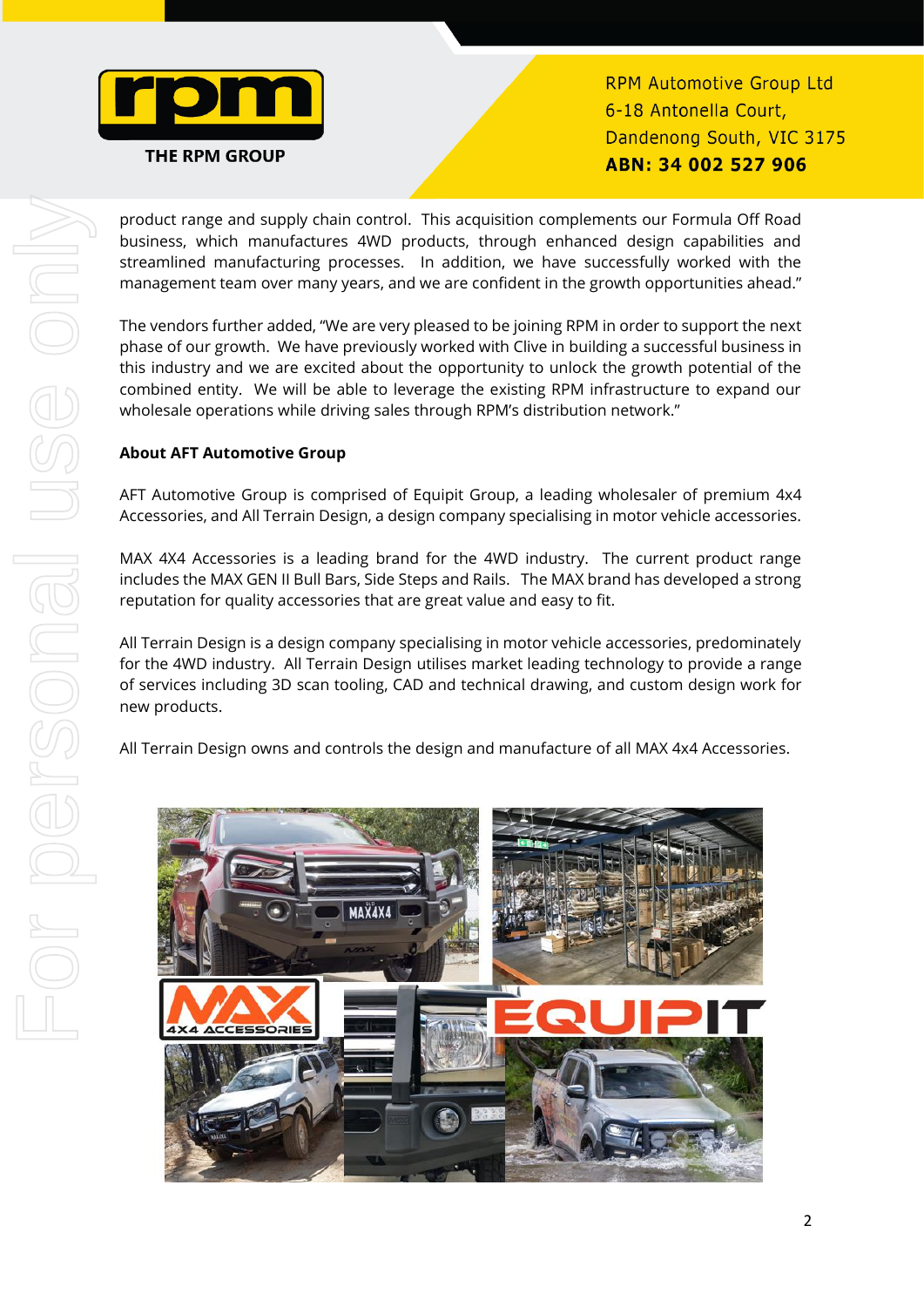

**RPM Automotive Group Ltd** 6-18 Antonella Court, Dandenong South, VIC 3175 ABN: 34 002 527 906

# **Compelling strategic rationale**

This Acquisition strengthens RPM's position in the fast-growing 4WD accessories market and will significantly expand RPM's vertically integrated offering in the automotive afterparts industry across design, manufacture and wholesale distribution.

This Acquisition also provides significant opportunities for cross-selling within the Accessories division and for improved operating leverage by increasing utilization of existing infrastructure for wholesale and retail distribution throughout Australia.

Equipit's wholesale product range in 4WD accessories complements RPM's existing retail accessories business through the supply of existing retail customers with more products and greater control over the supply chain. In addition, RPM will expand Equipit's wholesale operations from Queensland to a national footprint by leveraging RPM's existing infrastructure throughout Australia.

The acquisition of All Terrain Design's capabilities in the specialized design of motor vehicle accessories will open opportunities for greater design work internally as well as for external customers.

#### **Attractive acquisition metrics**

The total consideration for the Acquisition is \$2.4 million, comprised of 50% in cash and 50% in RPM shares to be issued to the vendors [60-day VWAP, escrowed for 12 months]. This represents an EBITDA multiple of 3.75x based on the last 2 years financial results.

The sale and purchase agreement contains standard conditions precedent for completion, and RPM anticipates completion on or by early July 2022.

### **ENDS**

#### **This Announcement was approved and authorised for release by the Board of Directors.**

**For investor and media queries, please contact:**

**Investors** Clive Finkelstein P: 0403 500 654 E: [clive@racegear.com.au](about:blank)